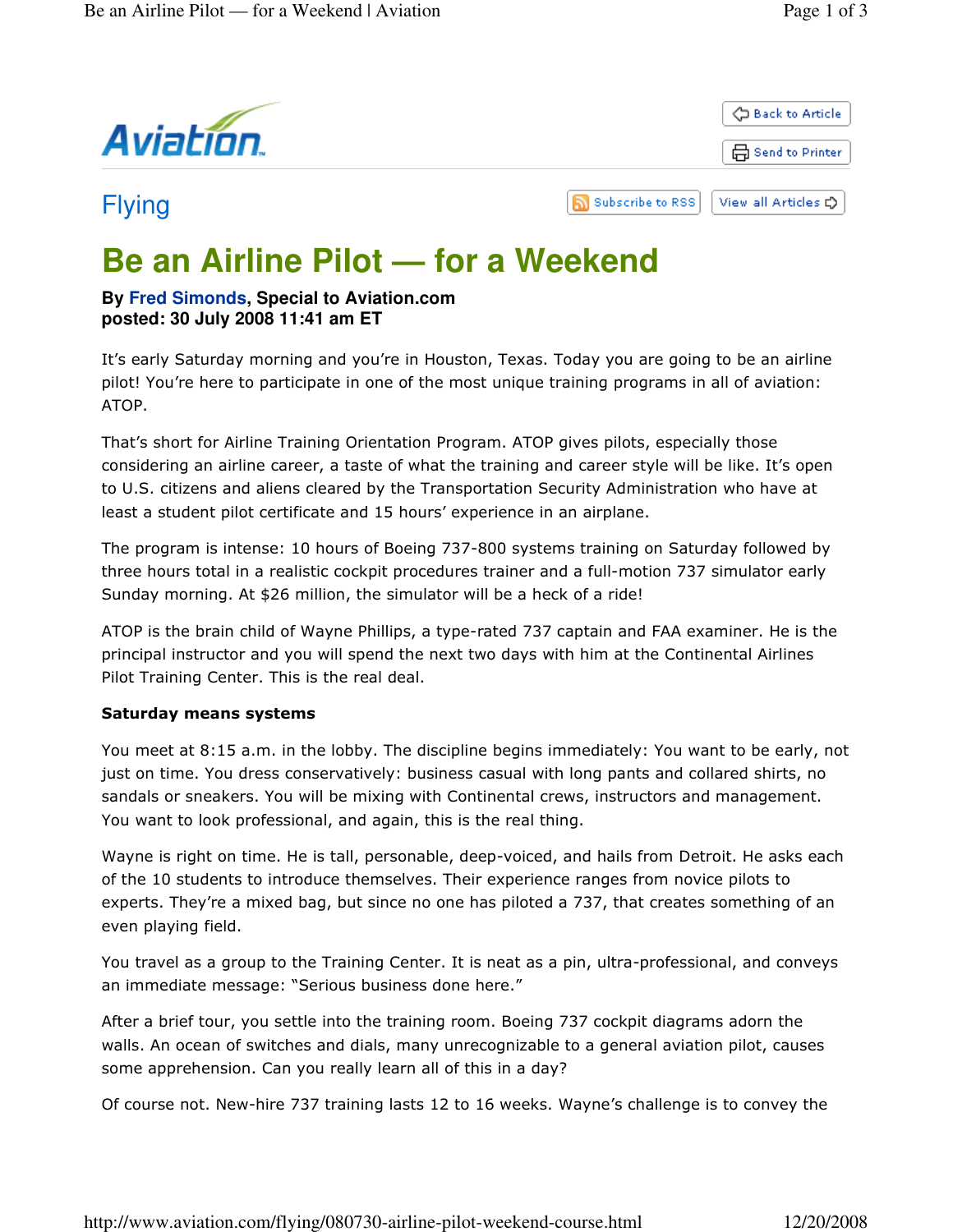essentials in just 10 hours. It's going to be "drinking water from a fire hose." Welcome to the world of the airlines, where time is ever so much money.

Wayne proves equal to the task. His presentation is orderly, concise, rigorous, omits nothing and leaves no loose ends. He uses excellent analogies and is a big fan of simple explanations. His drawings are crystal-clear.

He starts with a broad introduction to the Boeing 737-800, then quickly ramps up to the good systems stuff: fire protection, trim, flaps and leading edge devices, and avionics. After a break, Wayne continues with more systems: electrical and caution, lighting, and fuel.

Your class sits silent in rapt attention. You are all trying to absorb every word, every concept. Questions become fewer once the class realizes that Wayne usually beats them to the answers. It is obvious that he has done this before  $-$  since 1993  $-$  and, with more than 4,000 ATOP "graduates," he is a veteran.

Lunch is boxed and at your seat as Wayne continues with still more systems: pneumatics; antiice; engines including start procedures and power management; hydraulics and flight controls; and the forward cockpit panel for dessert.

### Switchology 101

By now it's 5 p.m. Everyone is a little glassy-eyed, so Wayne redirects your focus to the 737 cockpit management trainer (CMT). The CMT helps students learn "switchology": where all the switches and dials are, and how to get the "flows" down. Here, "flow" means an orderly turning of switches and settings to accomplish a given task, such as a safety check or an engine start.

There are bunches of switches and bunches of tasks, so there are bunches upon bunches of flows to learn. New-hires spend three to four hours practicing for each hour in the CMT or simulator. They put everything on index cards and form study groups. Lacking teamwork, surviving new-hire training is nearly impossible.

Thus ends Saturday's session at around 7 p.m. Exhausted, you return to the hotel. Later some of you migrate next door to the pizza joint and compare notes. It's a lot of fun to swap stories with others like yourself afflicted with the aviation bug.

But it's a short evening. You set your alarm for 3:30 a.m., because simulator sessions begin at 04:30. No one complains.

### Sunday morning: It's simulator time!

Despite short sleep, the best part of the course is here. You take your seat on the left, surrounded by semi-familiar dials and switches.

Wayne briefed you on the flight profile: Take off from San Francisco's runway 28 Right straight out to 4,000 feet, then make a right turn to north. Acting as air traffic control, Wayne instructs a left turn (yes, left) to east to set up for an instrument landing system (ILS) approach to the same runway 28R from which you departed.